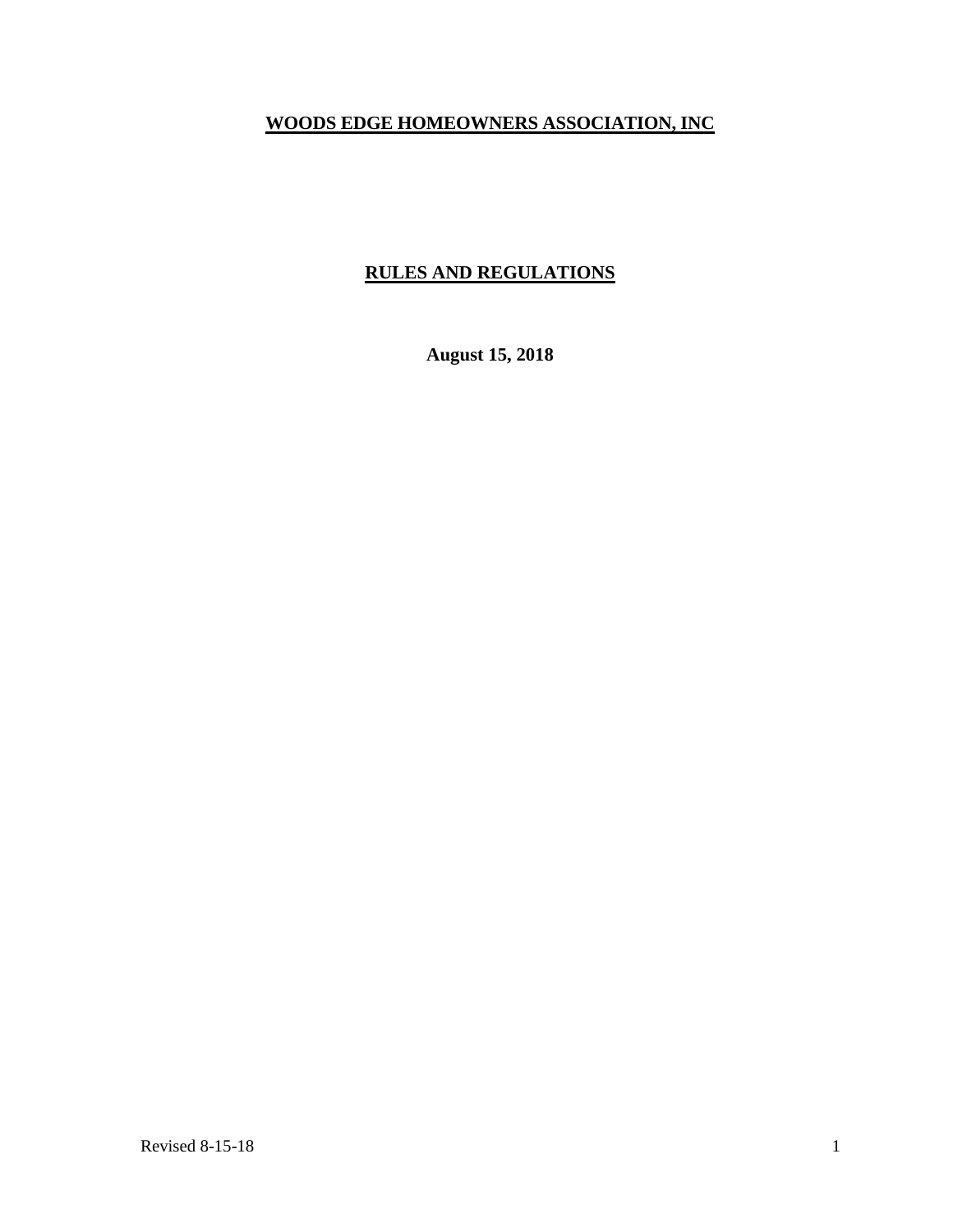# WOODS EDGE HOMEOWNERS ASSOCIATION, INC. **RULES AND REGULATIONS TABLE OF CONTENTS**

| Section 1. |  |  |  |  |  |
|------------|--|--|--|--|--|
| Section 2. |  |  |  |  |  |
|            |  |  |  |  |  |
| Section 1. |  |  |  |  |  |
| Section 2. |  |  |  |  |  |
|            |  |  |  |  |  |
| Section 1. |  |  |  |  |  |
| Section 2. |  |  |  |  |  |
| Section 3. |  |  |  |  |  |
|            |  |  |  |  |  |
| Section 1. |  |  |  |  |  |
| Section 2. |  |  |  |  |  |
| Section 3. |  |  |  |  |  |
|            |  |  |  |  |  |
| Section 1. |  |  |  |  |  |
|            |  |  |  |  |  |
| Section 1. |  |  |  |  |  |
| Section 2. |  |  |  |  |  |
| Section 3. |  |  |  |  |  |
| Section 4. |  |  |  |  |  |
| Section 5. |  |  |  |  |  |
| Section 6. |  |  |  |  |  |
|            |  |  |  |  |  |
|            |  |  |  |  |  |
|            |  |  |  |  |  |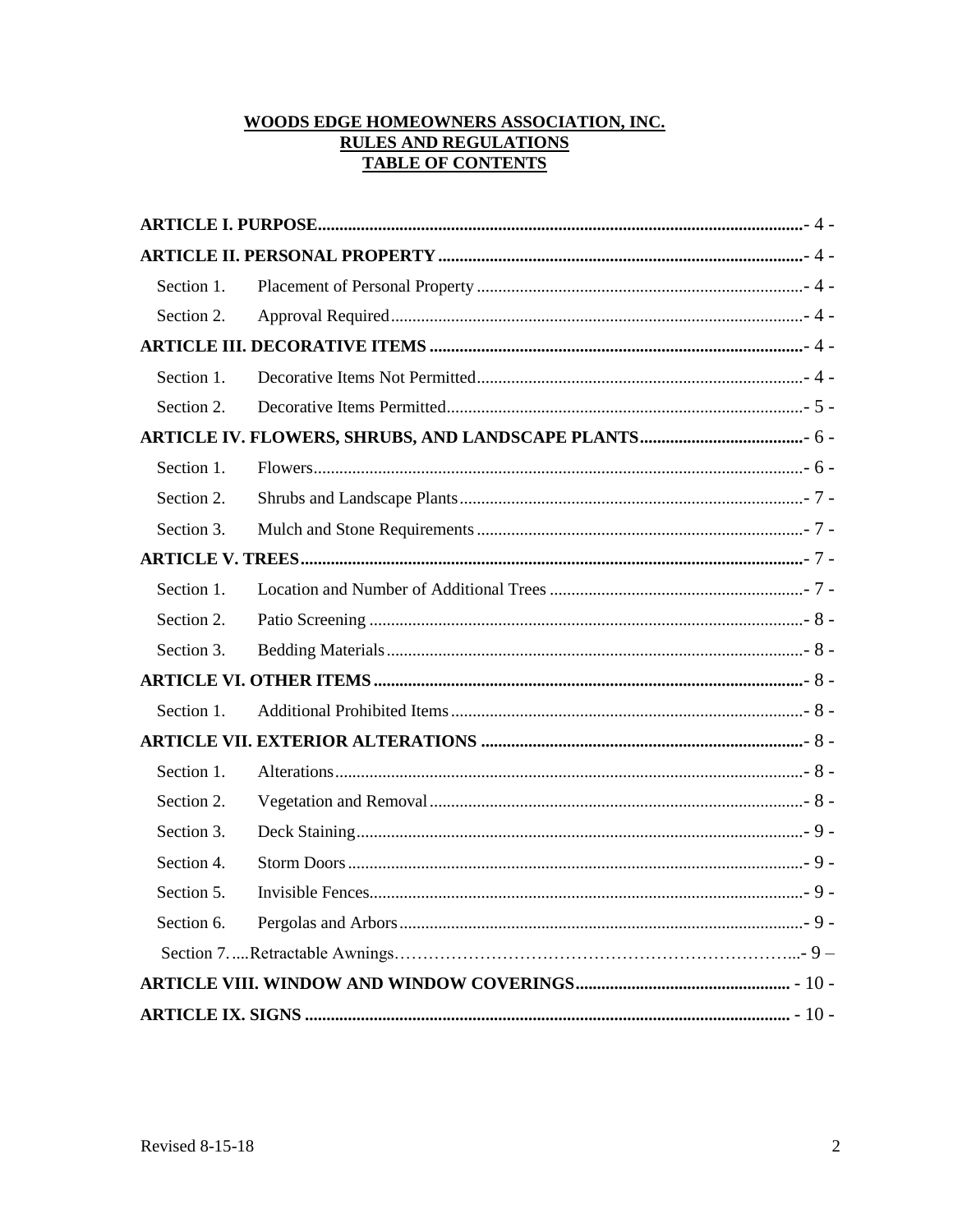| Section 1. |  |  |  |  |  |  |
|------------|--|--|--|--|--|--|
| Section 2. |  |  |  |  |  |  |
| Section 3. |  |  |  |  |  |  |
| Section 4. |  |  |  |  |  |  |
| Section 5. |  |  |  |  |  |  |
|            |  |  |  |  |  |  |
| Section 1. |  |  |  |  |  |  |
| Section 2. |  |  |  |  |  |  |
| Section 3. |  |  |  |  |  |  |
| Section 4. |  |  |  |  |  |  |
|            |  |  |  |  |  |  |
| Section 1. |  |  |  |  |  |  |
| Section 2. |  |  |  |  |  |  |
| Section 3. |  |  |  |  |  |  |
| Section 4. |  |  |  |  |  |  |
| Section 5. |  |  |  |  |  |  |
| Section 6. |  |  |  |  |  |  |
| Section 7. |  |  |  |  |  |  |
| Section 8. |  |  |  |  |  |  |
|            |  |  |  |  |  |  |
| Section 1. |  |  |  |  |  |  |
| Section 2. |  |  |  |  |  |  |
|            |  |  |  |  |  |  |
|            |  |  |  |  |  |  |
|            |  |  |  |  |  |  |
|            |  |  |  |  |  |  |
|            |  |  |  |  |  |  |
|            |  |  |  |  |  |  |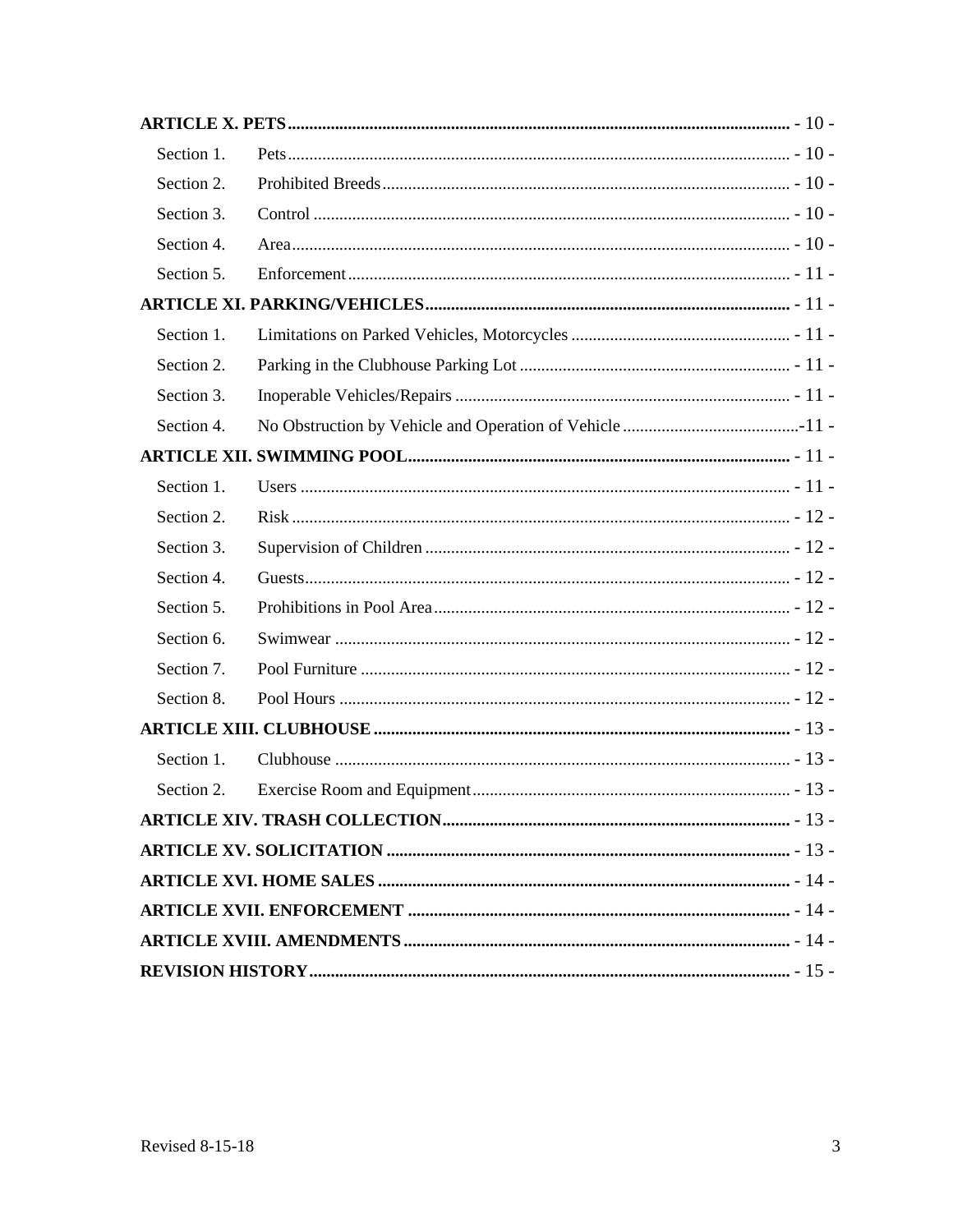## **HOMEOWNERS ASSOCIATION RULES AND REGULATIONS**

### **ARTICLE I. PURPOSE**

Pursuant to Declaration of Covenants, Easements, Restrictions, Assessments and Assessment Liens ("Declaration") and the Articles of Incorporation and Bylaws under which the Woods Edge Homeowners Association, Inc. ("Association"), these Rules and Regulations are set forth to expand upon, supplement and detail the information and restrictions set forth in the Declaration. These Rules and Regulations have been developed and adopted by the Board of Directors (the "Board") of the Association to provide for an attractive and harmonious place to live and to protect the investment homeowners have made in their homes and the community. All homeowners are required to follow these Rules and Regulations.

### **ARTICLE II. PERSONAL PROPERTY**

#### **Section 1. Placement of Personal Property**

All personal property, such as lawn chairs, grills, bicycles, tables, etc., must be kept inside the patio, deck, porch area, or garage. Except for when such personal property is in actual and immediate use, nothing may be stored or placed on lawn, driveway or sidewalk that would interfere with lawn care or snow removal.

#### **Section 2. Approval Required**

Nothing may be hung or displayed, nor may signs, awnings, canopies, shutters, antennae or satellite dishes or any other device or ornament be affixed to or placed upon the exterior walls, doors, or roof of any structure without prior written approval of the Association Board of Directors or Design Review Committee, whichever reviews such requests at the time the request is made.

### **ARTICLE III. DECORATIVE ITEMS**

### **Section 1. Decorative Items Not Permitted**

In addition to any other prohibited decorative items as set forth in these Rules and Regulations and except as specifically allowed in Section 2 of this Article, display of any of the following is not permitted:

- gazebos
- mounted garden hose hangers
- exterior wall plaques (except house numbers as may be approved by the Design Review Committee)
- trellises
- plant cages
- ornamental rocks or stones (except stepping stones noted in Section 2 of this Article or those approved during the landscaping process)
- windsocks/wind chimes/decorative flags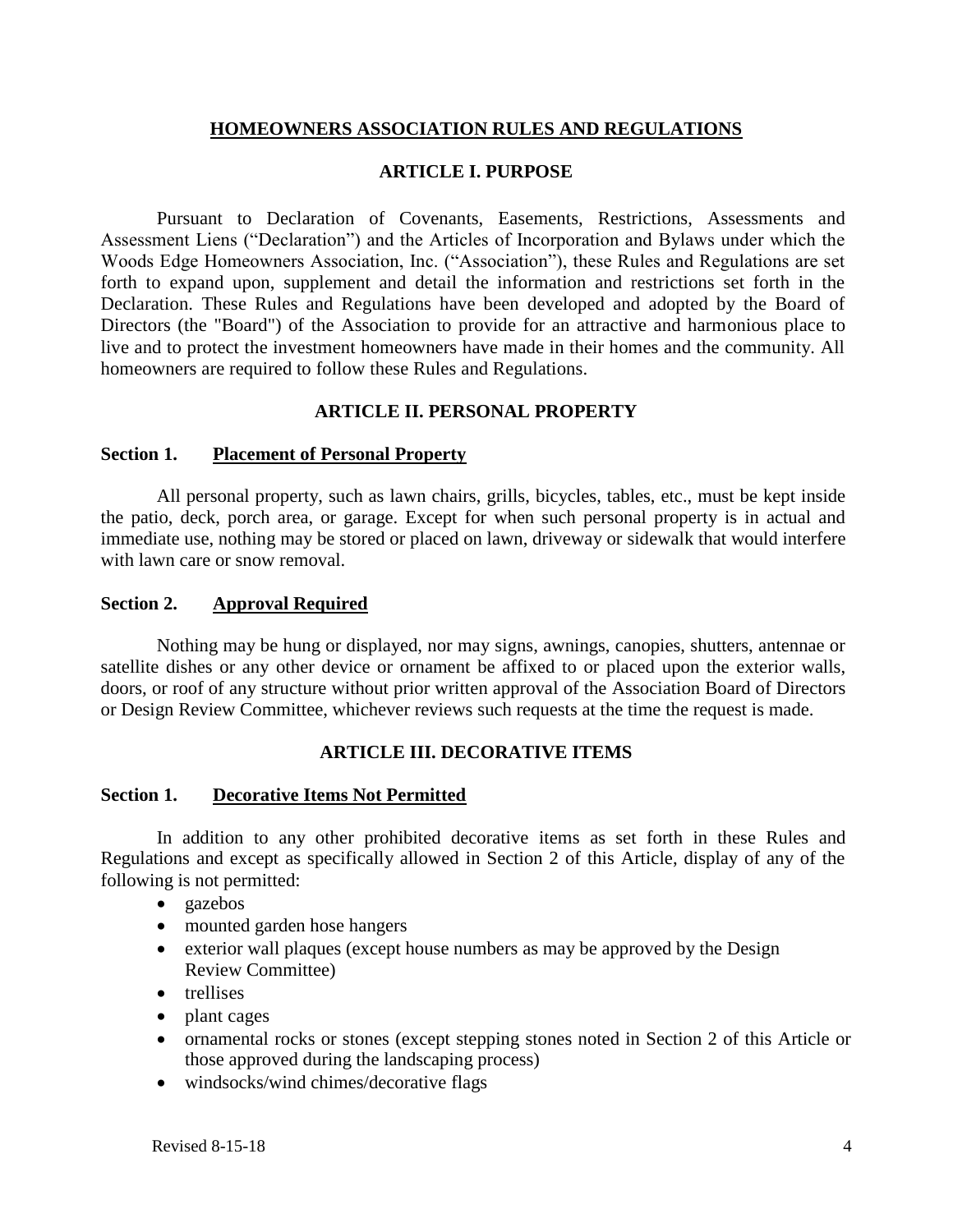# **Section 2. Decorative Items Permitted**

*Stepping Stones:* Up to three stepping stones are permitted in the landscape bed mulched area around each home provided they are earth tone in color (warm browns, tans, grays, greens, dark reds, dark oranges, and muted yellows), no taller than four inches, and do not exceed fifteen inches in diameter.

*Potted Plants / Planters:* Up to four (4) earth tone pots are permitted outside the front of the home, including the porch. Pots shall not exceed 28" in diameter and 32" in height. Seasonal pots may be displayed throughout the year but cannot interfere with snow removal or lawn care. Potted plants/planters are not allowed on the sides of the home. Potted plants/planters are not restricted on the deck or patio or the rear of the home. All pots must be well maintained and be consistent with the aesthetics of the community.

**Shepherd's Hook:** Two shepherd's hooks for hanging plants are allowed inside the landscape bed area, but may not exceed 48" in front and sides of home or 72" in rear. Height will be measured from the adjacent ground to the topmost point.

*Bird Feeders:* Up to four bird feeders are allowed per home with the following restrictions in place:

- feeders must not exceed 18" in length and 5" in diameter;
- no open feeders permitted;
- no cracked corn feed allowed;
- no themed feeders, such as lighthouse or sunflower permitted;
- feeders to be suspended on a metal pole or shepherd's hook;
- up to two (2) feeders can be located within landscape planting area in the rear of the house or any natural area (not in lawn area); and an additional two (2) feeders can be located in the natural area of the homeowner's property in the rear of the home;
- feeders must be maintained;
- feeders must be taken down during vacation, or when Homeowner is otherwise not present, for more than 4 weeks.

*Bird Baths:* One (1) bird bath of natural design and earth tone colors is allowed. It must be located within the landscape planting area or any natural area in the rear of the house.

*Landscape Lights:* Low voltage lights may be placed directly along sidewalks in the front yard and around the patio in the rear yard. A total of up to twelve (12) lights are permissible along the sidewalk in the front yard and an additional twelve (12) lights are permissible around the patio in the rear yard. Lights must be less than 18" in height installed, and be brown, black, or clay in color.

*Wreaths:* Decorative wreaths may be hung on the front door or garage coach lights only. All wreaths are to be no larger than 34" in diameter. Wreaths are not permitted on exterior walls.

*Winter and Other Holiday Decorations:* Holiday lights and decorations are permitted to be placed on building exteriors, provided the decorations do not damage the building, gutters or siding. No plastic or inflatable holiday decorations are allowed within the community. Holiday decorations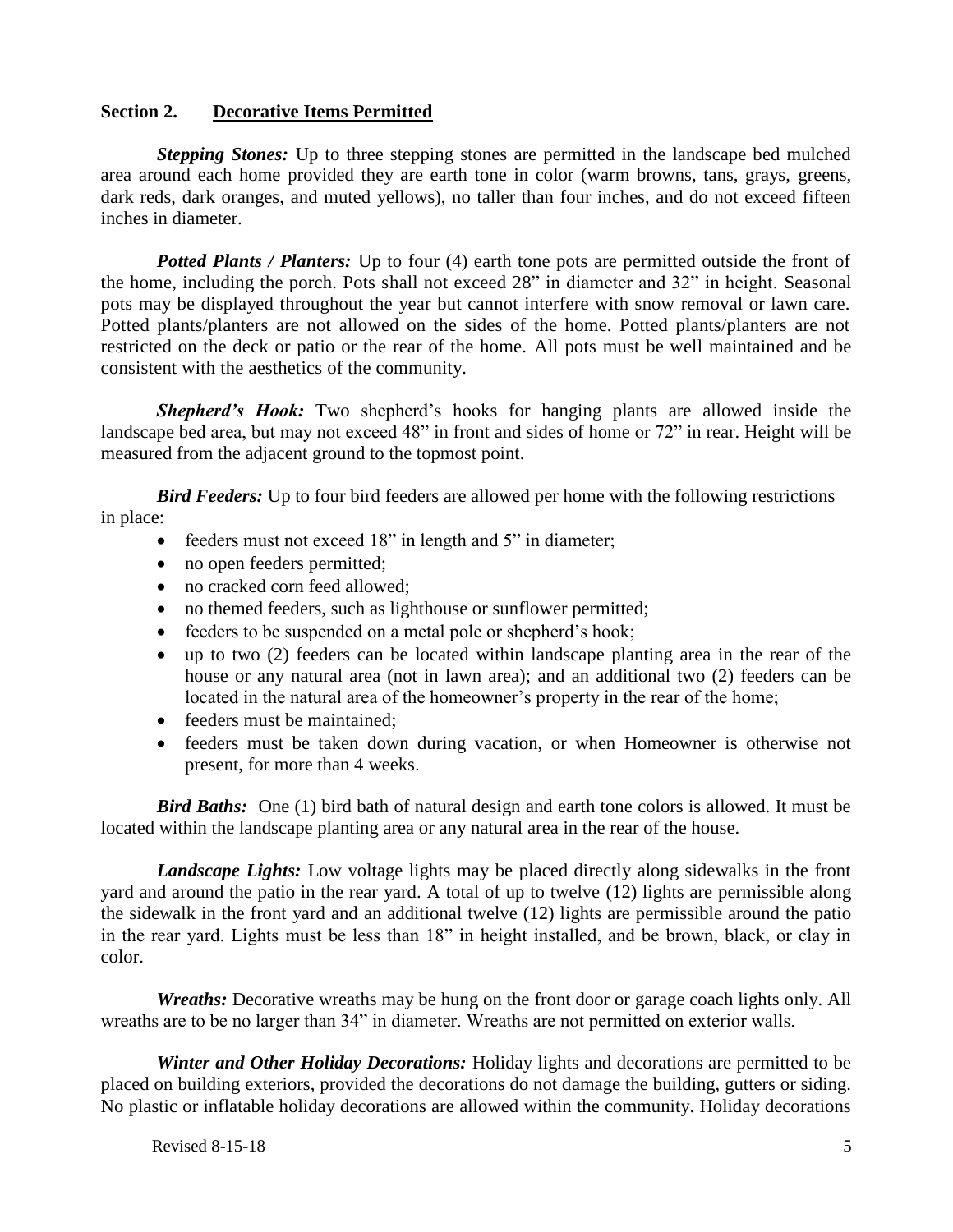are not allowed in lawn areas. Winter holiday decorations may not be displayed before Thanksgiving Day and must be removed by no later than January 7th of the following year. Nonwinter holiday decorations may not be displayed more than one week before or one week after the holiday.

*The American Flag:* The American flag may be flown or displayed at any time following normal American flag protocol. The flag may be displayed in one of two ways

- Flag may be a garden size, no bigger than 18" x 12.5" and placed on a stand no higher than 36" above ground. Stand must be placed in the landscape are of the home.
- Flag must be no bigger  $3' \times 5'$  in size and displayed on a flag bracket attached to a porch pillar, vertical trim on an outside corner or vertical trim next to garage. Flag must not interfere with either grass mowing or snow removal. Only the American flag can be displayed from this bracket.

*Lawn Ornament:* One (1) lawn ornament-statue or statuette per home is allowed with the following guidelines:

- Maximum height 60", statuettes not to exceed 36" in height
- Maximum length 36"
- Maximum width 18"
- Cannot be made of plastic
- Must be earth tone in color
- Can only be displayed in the back yard in landscape area (mulch or stone), on deck or on patio
- A bench is considered furniture if placed on the patio or deck; if the bench is placed in the landscape stone or mulch, it is considered a lawn ornament and must follow the size restriction guidelines as stated

*Artificial Flowers:* Artificial flowers may be used as long as they are silk or dried flowers. Plastic flowers/plants are not permitted. Silk and dried flowers must follow the following guidelines:

- Must be in pots and displayed on the porch, deck or patio
- Not allowed in landscape beds
- Any artificial flowers must be removed when faded, damaged, worn or tattered

# **ARTICLE IV. FLOWERS, SHRUBS,**

### **AND LANDSCAPE PLANTS**

## **Section 1. Flowers**

Annual and Perennial flowers may be planted by homeowners in the landscape beds around their home. Flowers shall not exceed 30" in height and shall not encroach on the sidewalk. Flowers are not permitted around any tree.

Flowers must be well maintained by the homeowner throughout the growing season and dead annuals must be removed by the homeowner at the end of the season. Homeowners will

Revised 8-15-18  $\qquad \qquad$  6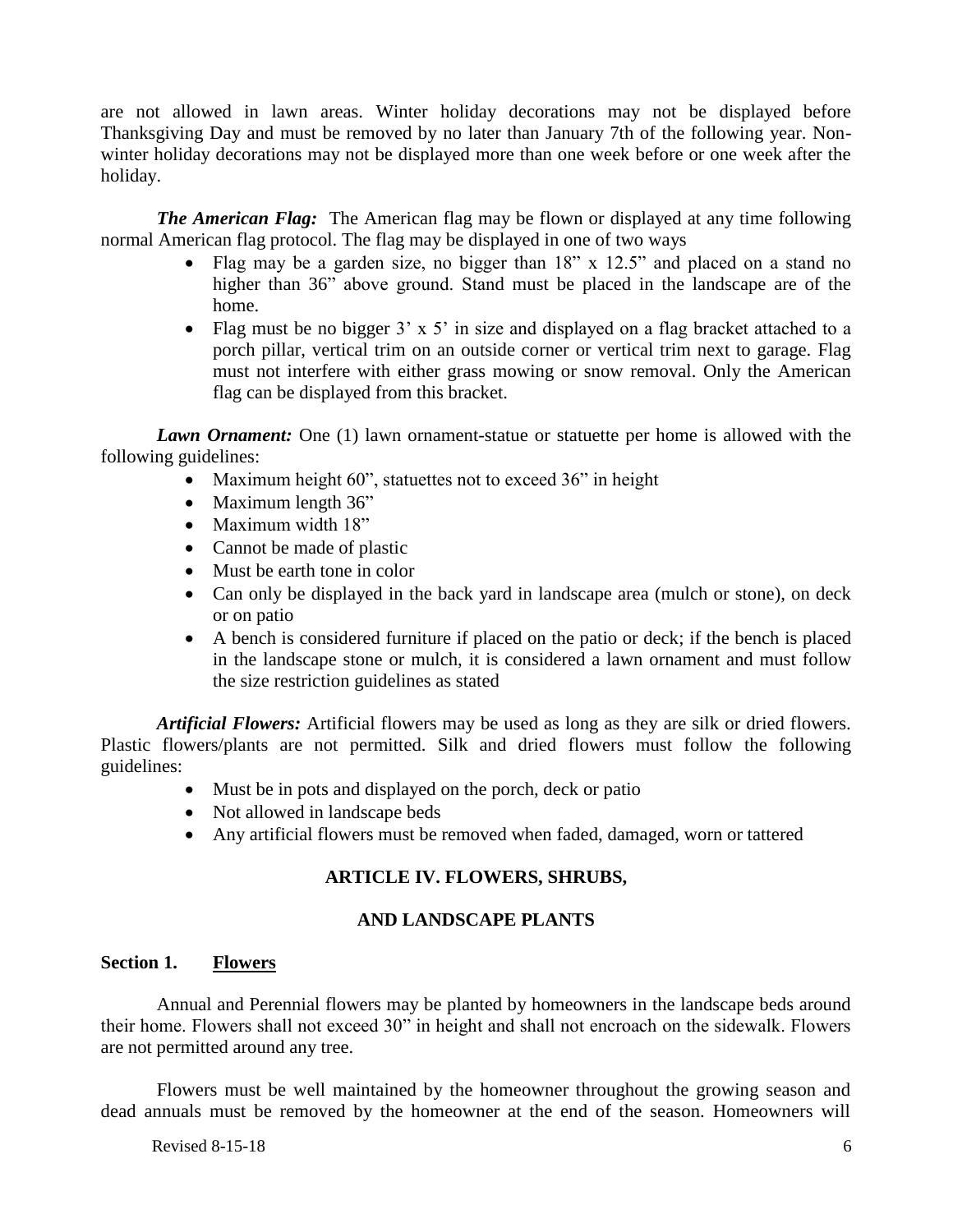receive a written notice regarding any flowers that are not maintained during the growing season and if corrective action is not taken by the Homeowner within the time specified in the notice, the flowers will be subject to removal by the Association grounds keeper with the cost for removal to be billed to the Homeowner. The Association is not responsible for any Homeowner planted flowers that are damaged from lawn care, landscaping, shrub trimming or mulching.

# **Section 2. Shrubs and Landscape Plants**

Any planting of new shrubs outside the designated landscape bed areas need to receive prior written approval by the Association Board or Design Review Committee, whichever reviews such requests at the time the request is made. Approval request forms are available from the Property Manager. Additional landscape plants may be considered but must be of a species already in use in the community and which, at maturity, will be compatible with the existing plant material. (See addendum 1A attached to these rules for a list of approved plants.)

New or replacement plantings do not require approval of the Board of Directors or Design Review Committee, whichever reviews such requests at the time, provided the plants are listed in Woods Edge Plant listing and are planted in pre-approved landscape areas. The size and shape of any new planting beds is subject to approval from the Association Board or Design Review Committee, whichever reviews such requests at the time the request is made. Any new bed will be mulched with matching hardwood or matching stone.

# **Section 3. Mulch and Stone Requirements**

If any additional mulch or stone is added around the home, it must match the current type being used:

- Chocolate brown hardwood mulch
- Mississippi River Rock, Size 1½" for homes that use stone

Maintenance of existing mulch or stone does not need approval from the Design Review Committee

### **ARTICLE V. TREES**

### **Section 1. Location and Number of Additional Trees**

No trees are allowed in the side yards between homes.

One additional tree is allowed in the front yard (in addition to the ornamental tree installed as part of the landscaping plan from Apple Tree). Placement of the additional tree in the front yard must not conflict with the city provided street tree at maturity. The additional tree must be one from the current approved plant list for trees in the front yard.

Up to three additional trees are allowed in the back yard. The additional trees must be from the current approved plant list for the back yard.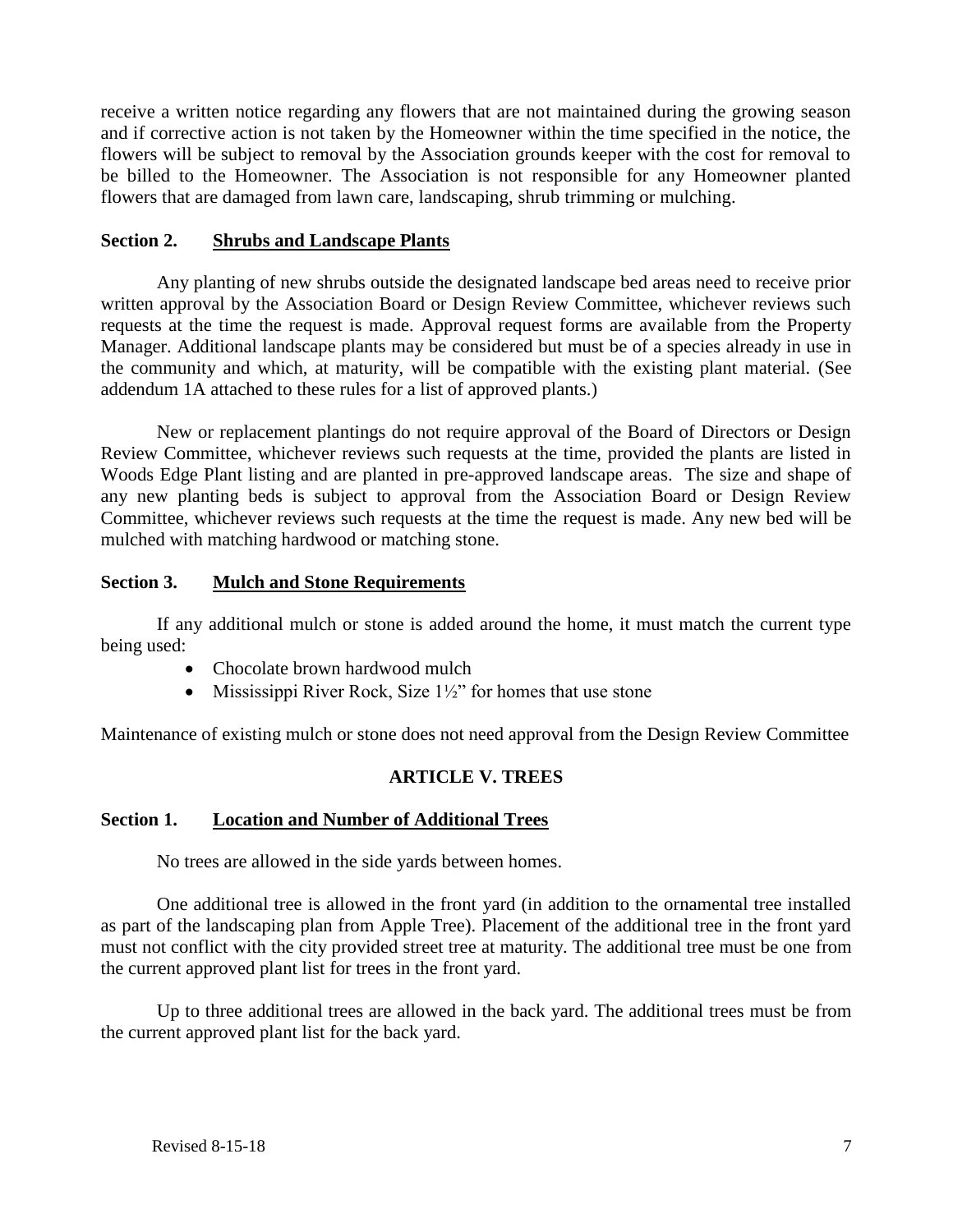New or replacement trees do not require approval of the Board of Directors or Design Review Committee, whichever reviews such requests at the time, provided they are listed in the Woods Edge Plant Guide and are placed in pre-approved landscape areas or in a vacated tree planting area.

## **Section 2. Patio Screening**

In addition to the front and rear yard trees allowed, up to four (4) *Spartan Junipers* can be planted to provide screening/privacy for a patio provided they are placed in a bedding area to allow efficient lawn mowing. Trees for patio screening must be placed adjacent to the patio.

# **Section 3. Bedding Material**s

All additional trees planted by the homeowner must be surrounded by a bedding ring. Bedding material around the tree must match the bedding material used in other landscaped areas around the house. (See Article IV Section 3 for bedding material specifics.)

If mulch is used around a tree, plastic edging is allowed, but not required. If stone is used around a tree, plastic edging is required.

# **ARTICLE VI. OTHER ITEMS**

### **Section 1. Additional Prohibited Ite**ms

The following items are not permitted around the exterior of any homes:

- any type of yard sign (except for those noted in Article IX);
- cypress or other mulch not approved during the landscaping process;
- swing or other children sets;
- basketball poles/hoops;
- laundry poles;
- clothes lines.

# **ARTICLE VII. EXTERIOR ALTERATIONS**

### **Section 1. Alterations**

No alterations, additions, fences, walls, patios, decks, etc., may be made to the exterior surface of any home without prior written approval of the Board or Design Review Committee, whichever reviews such requests at the time the request is made.

# **Section 2. Vegetation and Removal**

Homeowners may not remove or clear any vegetation in the natural areas to the rear or side of the home without prior written approval from the Association Board or Design Review Committee, whichever reviews such requests at the time the request is made. The removal of dead, diseased, or dying trees, removal of non-native invasive plant species, and/or the planting of native Wisconsin plant species is permitted without approval from the Design Review Committee.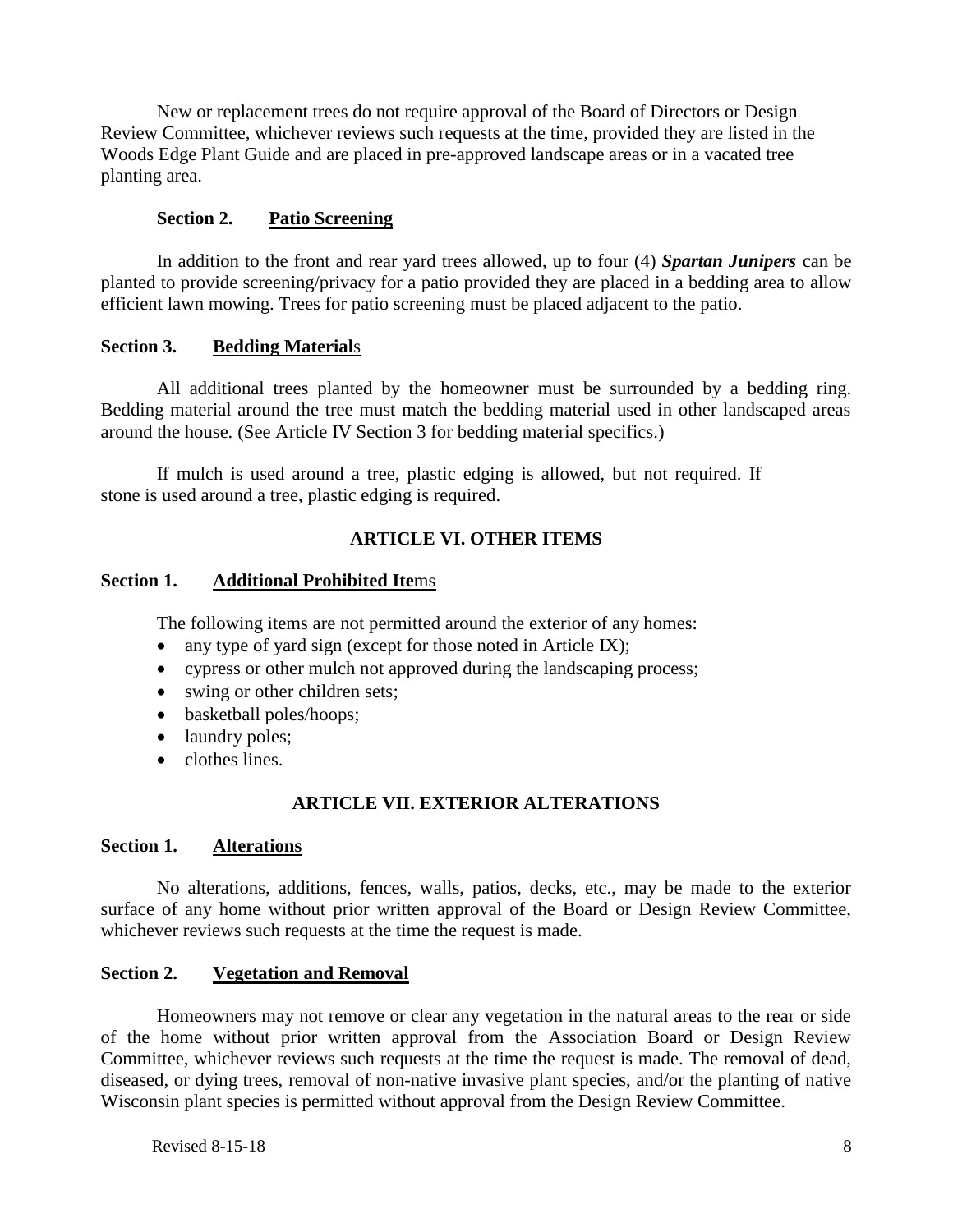# **Section 3. Deck Staining**

Wood decks may be left natural or may be stained brown, grey, clay and variations of those, provided the color compliments the existing colors of the exterior of the home. Proper maintenance of decks and the condition of the color of the stain must be maintained to ensure all decks are meeting the intended aesthetics of the community.

# **Section 4. Storm Doors**

Storm doors may be added at the Homeowner's expense using only the approved design and color and after obtaining the approval from the Association Board of Directors or Design Review Committee, whichever reviews such requests at the time the request is made. Specific information about approved storm doors may be obtained from the Property Manager.

# **Section 5. Invisible Fences**

Invisible fences may be installed by Homeowner, at Homeowner's expense, provided the lawn is returned to its prior condition. Homeowner will be responsible for any maintenance required for the invisible fence. Other than fences installed by the Declarant or Association, no other fences are permitted.

# **Section 6. Pergolas and Arbors**

Pergolas and arbors with overhead beams/rafters are permitted. The structure must be natural wood or may be stained in brown, grey, clay and variations of those, provided the color compliments the existing colors of the exterior of the home. White will not be allowed. Before erecting a pergola or arbor, homeowner must submit a drawing, including an example of description of the color, to the Association Board of Directors or Design Review Committee, whichever reviews such requests at the time the request is made.

### **Section 7. Retractable Awnings**

Retractable awnings may be added using only the approved design and fabric color and after obtaining the approval from the Association Board of Directors or Design Review Committee, whichever reviews such requests at the time the request is made. The awnings fabric should be kept in a state of good repair with no rips or tears present. If a rip or tear is identified, the owner will be asked to repair within 30 days. Below are the specifications for the retractable, rear-of-home awning:

- Sunsetter is the approved brand Model Sunsetter Motorized PRO or Motorized Pro XL
- Required fabric and color is Woven Acrylic Nutmeg Tweed #7957 from the Sunsetter Newport Collection
- Options are the motorized retracting and wireless wind sensor that automatically closes the awning on a very windy day

Awning covers are not required when the awning is installed under the home's soffit; they are required on a 2-story home when the retracted awning is visible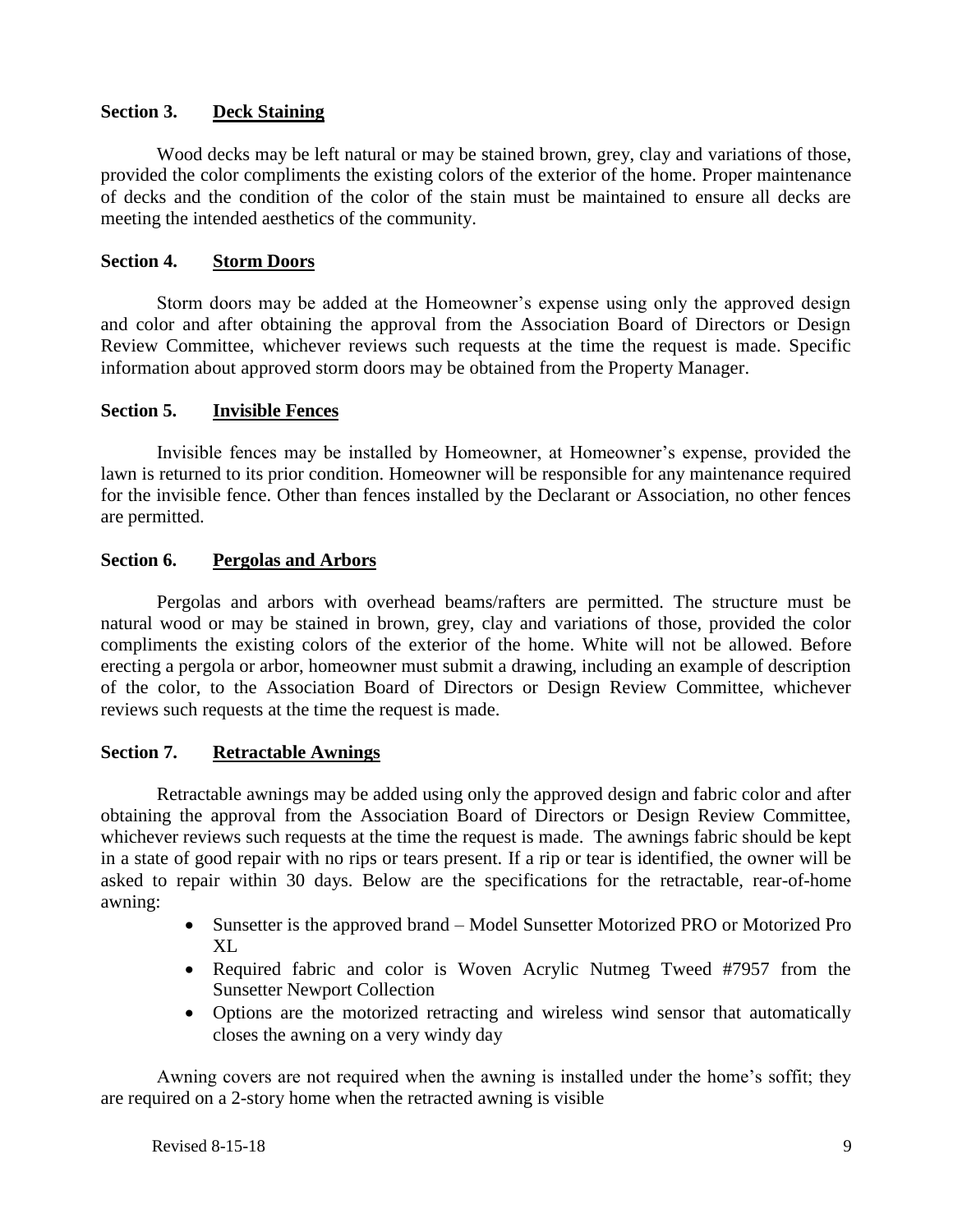Vertical roll awnings may be added to the front porch following the same approval process for retractable awnings. The awning should be mounted on the inside of the porch so that it is not visible from the street when retracted and extended only when in immediate use.

### **ARTICLE VIII. WINDOW AND WINDOW COVERINGS**

All window coverings, whether draperies, blinds (vertical or horizontal), shades, or valances, must be white, off-white, light tan, light beige or light gray on the *exterior side*.

### **ARTICLE IX. SIGNS**

Nothing may be hung or displayed from inside the windows except professionally prepared "For Sale" or security system decals, which shall be limited in size and number. No "For Lease" or "For Rent" signs are permitted. No real estate signs are permitted on any Common Element, including but not limited to the Clubhouse or surrounding lawn area, entrance signs or landscape beds. For details of what signs are allowed, see Declaration document, Section 10.5.

#### **ARTICLE X. PETS**

In addition to the provisions of the Declaration and Association Bylaws concerning animals, the following apply:

#### **Section 1. Pets**

No more than four (4) household domestic pets, not bred or maintained for commercial purposes, may be kept in any one home. Pets shall be limited to birds, fish, dogs or cats. Of the allowable four household pets, no more than 2 dogs or 2 cats, or one dog and one cat shall be allowed.

#### **Section 2. Prohibited Breeds**

All Homeowners are accountable for the actions of their pets. All Homeowners must adhere to the Village of Ashwaubenon ordinances related to animals, including the prohibition of dangerous or vicious animals.

### **Section 3. Control**

All permitted pets shall be housed indoors. All pets, when outdoors, shall be maintained on a leash short enough to keep the pet on the Homeowner's property, or be within an area enclosed by an invisible fence. Pets shall be supervised by a responsible individual at all times. Such individuals shall be responsible for the immediate cleanup of all pet litter.

### **Section 4. Area**

Kennels, dog runs and doghouses are not permitted.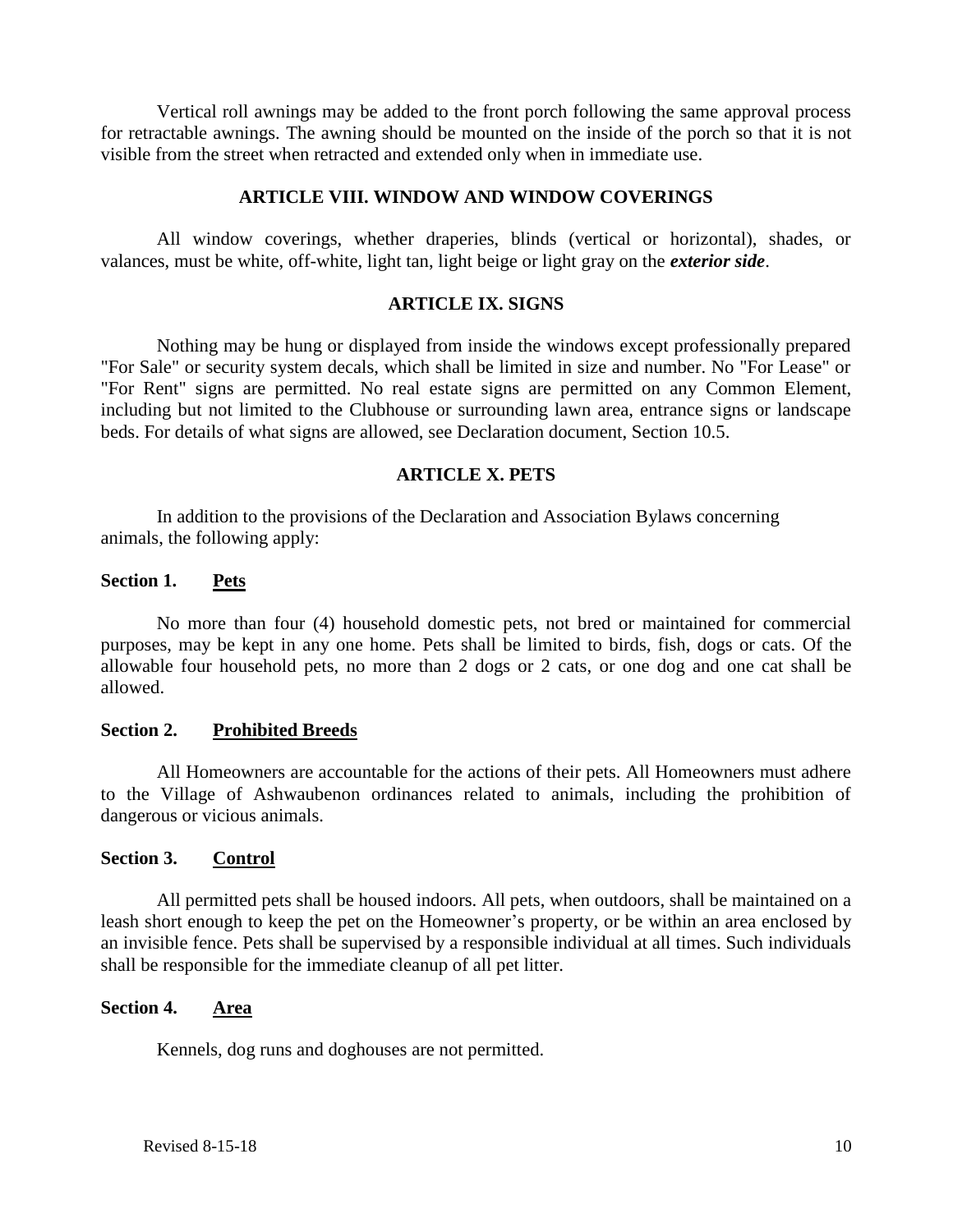### **Section 5. Enforcement**

In addition to the penalty provision as set forth in Article XVII, if pets become a nuisance, the Homeowner may be required to remove the pet at the discretion of the Board of Directors.

### **ARTICLE XI. PARKING/VEHICLES**

#### **Section 1. Limitations on Parked Vehicles, Motorcycles**

No boats, trailers, motorcycles, ATV's, motor homes, trucks (larger than a 3/4 ton pickup), snowmobiles, trailers, travel trailers, and the like or any vehicle with commercial advertising may be parked in any driveway overnight. However, vehicles used for recreation (conversion vans/recreational vehicles) that are not garage-able, will be permitted to park in front of the garage for up to forty-eight (48) hours to allow for loading and unloading.

#### **Section 2. Parking in the Clubhouse Parking Lot**

No vehicle may be parked in the Clubhouse parking areas for more than seventy-two (72) consecutive hours unless the Homeowner has notified the management company or Board of the need and reason for longer extended parking, including dates, which the management company or Board may decline. All other vehicles parked there are subject to being towed at Homeowner's expense.

#### **Section 3. Inoperable Vehicles/Repairs**

Inoperable vehicles or vehicles without valid registration may not be parked in a driveway for more than 7 consecutive days.

No repair work is permitted on vehicles in a driveway or in the Clubhouse parking lot except for short-term emergency work such as flat tire repair or replacement or battery charge or replacement.

#### **Section 4. No Obstruction by Vehicle and Operation of Vehicle**

No vehicle shall be parked in any manner which blocks any street or driveway. Parking or driving on the lawn areas is prohibited.

#### **ARTICLE XII. SWIMMING POOL**

#### **Section 1. Users**

The pool is for the exclusive use of the Homeowners and their guests. Any person who cannot be identified as a Homeowner, or who is not accompanied by a Homeowner, will be asked to leave the pool area.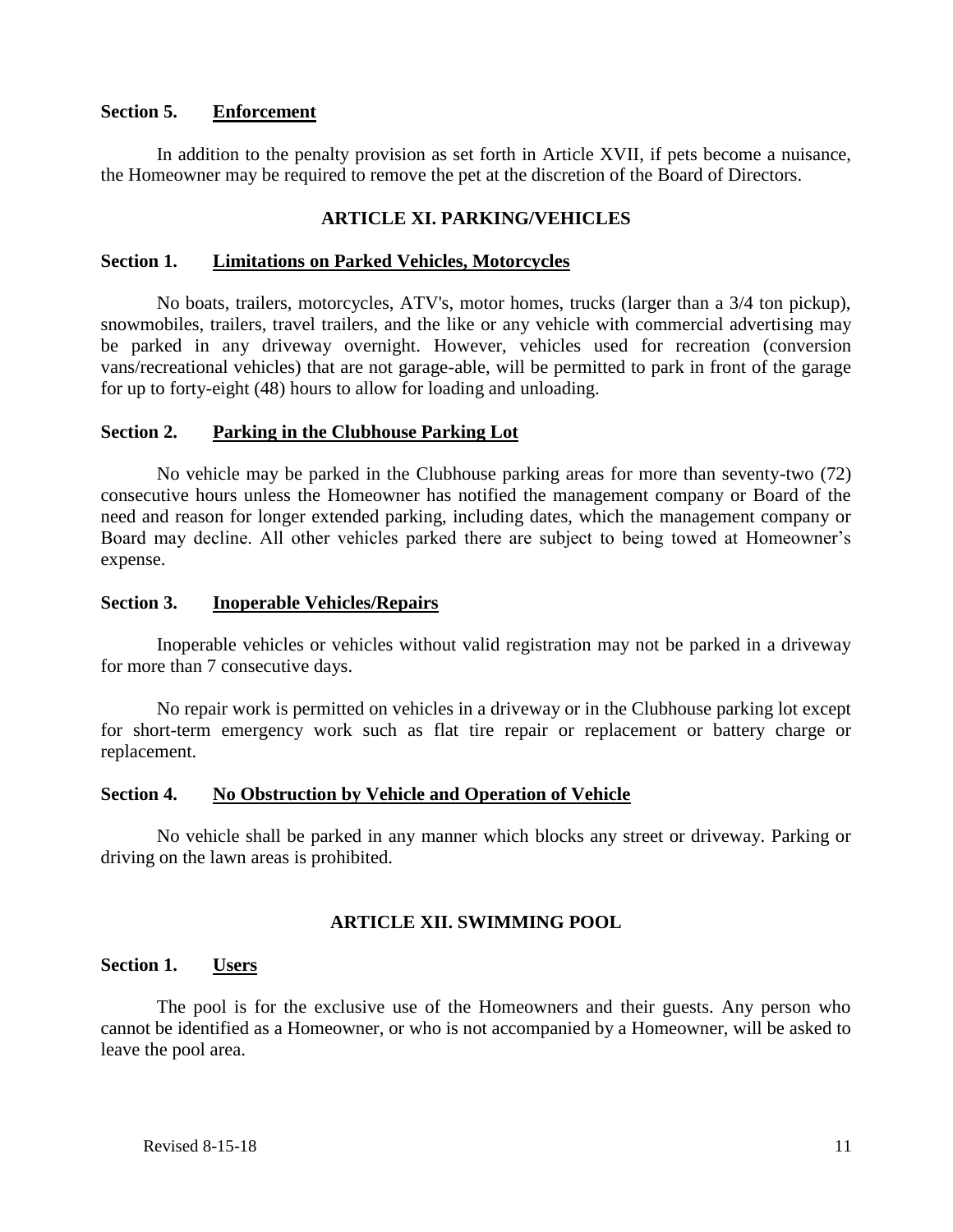# **Section 2. Risk**

All persons using the pool and pool facilities do so at their own risk and sole responsibility. There is no lifeguard.

# **Section 3. Supervision of Children**

All children who live in the community under the age of 16 must be accompanied by an adult Homeowner age 18 or older. Children that are age 16 and 17 are permitted without being accompanied by the Homeowner, However, the Homeowners are still responsible for the conduct of their children.

# **Section 4. Guests**

Guests are limited to four (4) per home, and a Homeowner must accompany guests at all times.

# **Section 5. Prohibitions in Pool Area**

The following are prohibited in the pool area:

- animals or pets;
- glass or other breakable items;
- running, diving or disruptive behavior;
- excessive noise, splashing or radios without headphones;
- private pool parties;
- all large rafts and large body floats;
- electrical devices.

# **Section 6. Swimwear**

Swimming is permitted only in garments sold as swimwear. Wet swimwear is not permitted in the Clubhouse community room. Infants must also wear swimsuits. No diapers are permitted in the water. Infants and toddlers still in diapers must wear a swim diaper along with a swim suit.

### **Section 7. Pool Furniture**

Lounge chairs or tables may not be reserved and must be repositioned in the order intended (orderly fashion) after use.

### **Section 8. Pool Hours**

The pool will be open daily during swimming season from 6:00 a.m. until 10:00 pm.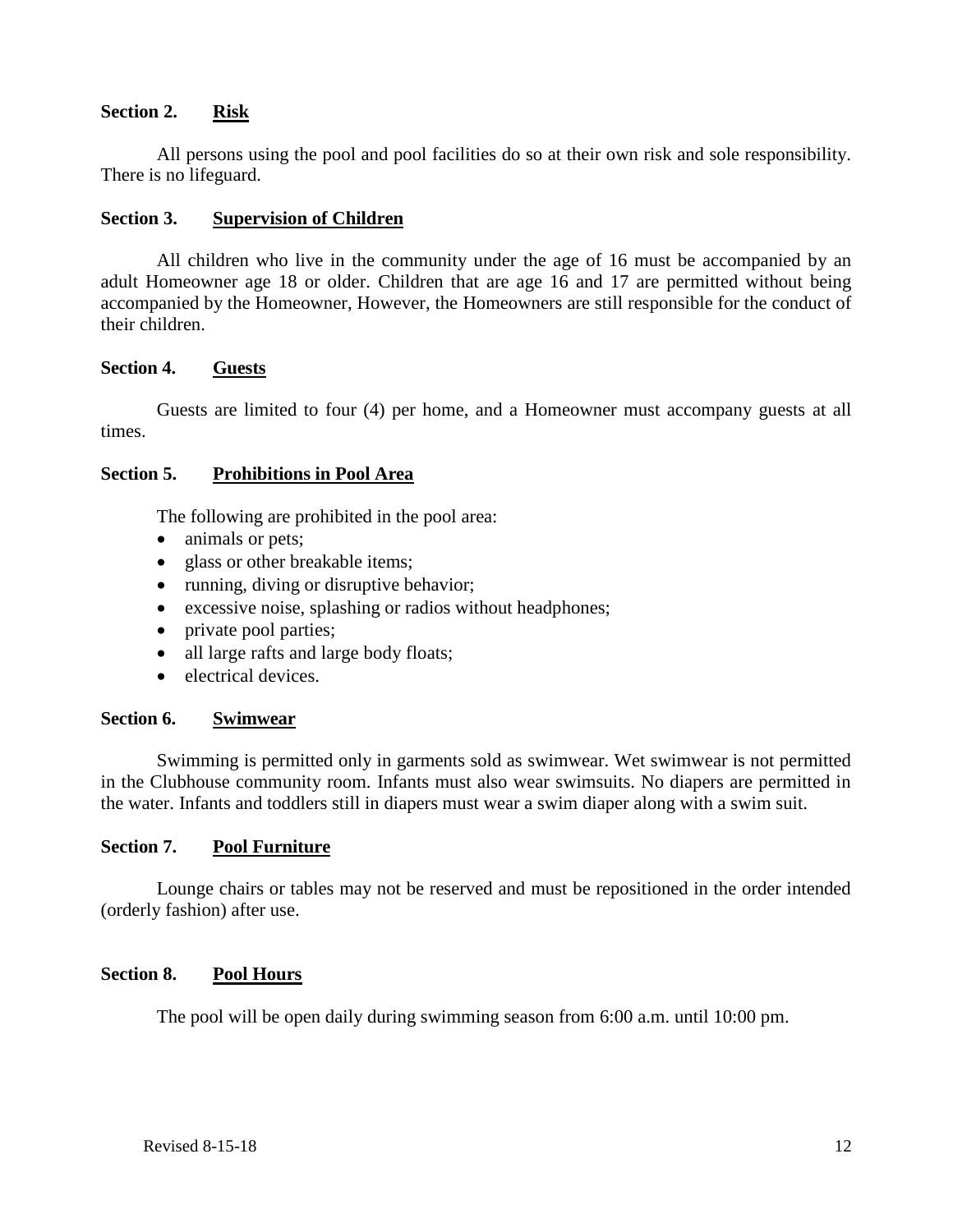# **ARTICLE XIII. CLUBHOUSE**

### **Section 1. Clubhouse**

The Clubhouse is available for the use of Homeowners and their guests. It is also available for private use through rental to Homeowners only for non-profit parties or meetings. The following policies for rental of the Clubhouse apply:

- A \$175.00 refundable deposit and a minimum \$40.00 rental fee are required (rental fee may be changed by decision of the Board of Directors). Reservations are granted on a first request basis and should be made with the management company or other board appointee, whoever handles reservations at the time.
- Children and teenage parties are prohibited.
- The renting Homeowner will have exclusive use of the party room only; the guests may not use the pool or exercise equipment, and the pool may not be reserved for any party. No party items will be furnished by the Association.
- The renting Homeowner is responsible for all clean up and trash removal. Clean up must be completed the day of the party.
- Damages to the Clubhouse or equipment and any follow-up cleaning done by the Association will be deducted from the deposit. If the deposit is an insufficient amount, the Homeowner will be billed for the difference.

### **Section 2. Exercise Room and Equipment**

Exercise equipment is primarily for the use of Homeowners. One guest is permitted per home for occasional use and Homeowner must be present when using facility.

### **ARTICLE XIV. TRASH COLLECTION**

Trash containers shall not be set out prior to 5:00 p.m. the day preceding collection and the containers must be picked up and put away by 9:00 p.m. the day of collection. Only trash containers provided or approved by the municipality are permitted for trash disposal. All trash for collection must be in appropriate containers and must be set out at the main street, next to the curb at the end of the driveway. Trash containers, when not set out for collection, must be kept inside the garage. The Homeowner will be responsible for cleanup of trash spillage from the containers. Compliance with governmental recycling and trash collection laws is required by all homeowners.

# **ARTICLE XV. SOLICITATION**

Solicitation by or on behalf of for-profit enterprises is not authorized within the Community.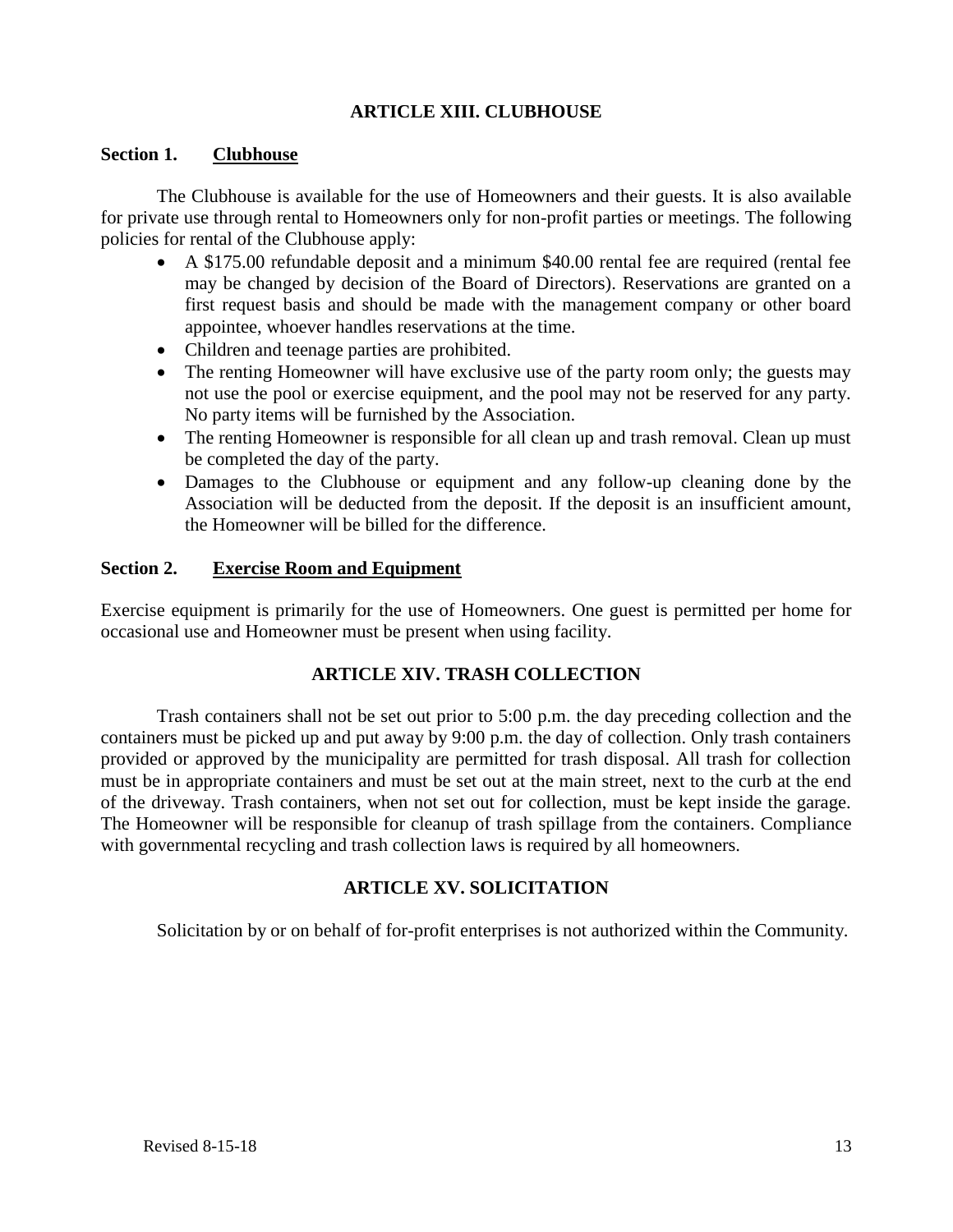# **ARTICLE XVI. HOME SALES**

Any Homeowner who sells his or her home is responsible for:

- notifying the Association's Management Company of ownership changes at the time a closing date is established;
- making certain all Association dues are current;
- providing new owners with a copy of the current Declaration, Articles, Bylaws, and Rules & Regulations.

# **ARTICLE XVII. ENFORCEMENT**

The Board of Directors may utilize any of the following, in addition to other measures it deems necessary, in order to maintain compliance with the Rules and Regulations for the Community:

- written notice:
- fine of \$25 for second offense or failure to comply within the time specified within a notice;
- fine of \$50 for third offense or failure to comply within the time specified within a notice.

After providing at least two written notices, including one notice indicating corrective action is planned, the Board may, at its discretion, coordinate correction of the non-compliant item or rules violation and bill the Homeowner for the resulting costs.

# **ARTICLE XVIII. AMENDMENTS**

These Rules and Regulations may be subject to amendment from time to time at the discretion of and by a majority vote of the Association Board of Directors.

These Rules and Regulations adopted by the Board of Directors effective Aug. 15, 2018.

For the convenience of the Homeowner, the following provisions of the Declaration of Covenants, Easements, Restrictions, Assessments and Assessment Liens are noted. This list may not contain all pertinent restrictions that may impact any particular Homeowner.